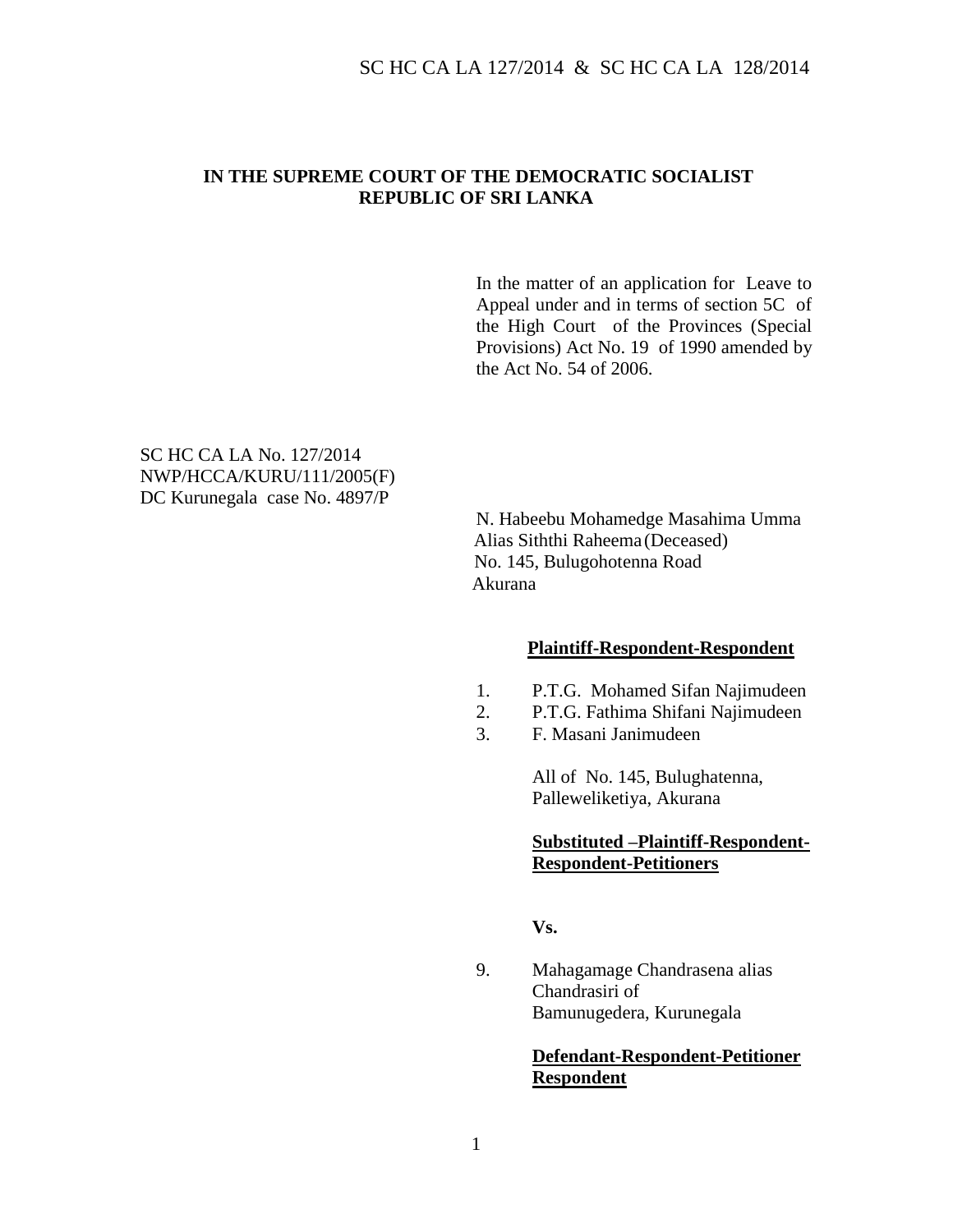- 1. Abdul Hasan Mohomed Iqbal
- 2. Abdul Hasan Mohomed Sarook
- 3. Abdul Hasan Mohomed Mursheed
- 4. Abdul Hasan Mohomed Muneer
- 5. Abdul Hasan Mohomed Jarjees All of 188, Dodamgolla, Akurana
- 6. Habeebu Mohomed Fauziya Umma (Deaceased) Of 99/1, Bulugohotenna, Akurana
- 6A. Enderu Tenne Gedera Seyed Mohomed Habeebu Mohomed of 99/1, Bulugohotenna, Akurana.
- 7. Abdul Kadar Fathima Mafas of No. 41, Bulugohotenna, Akurana
- 8. Nuwara Gedera Habeebu Mohomedge Sanufa Umma of No. 237, Bulugohotenna, Akurana
- 10. Nuware Gedera Habeebu Mohomed Misiriya Umma
- 11. Welimankada Gedera Mohomed Anwar Siththi Afeera
- 12. Welimankada Gedera Mohomed Anwar Siththi Fariha All of No. 237, Bulugohotenna, Akurana

#### **Defendants-Appellants-Respondents-Respondents**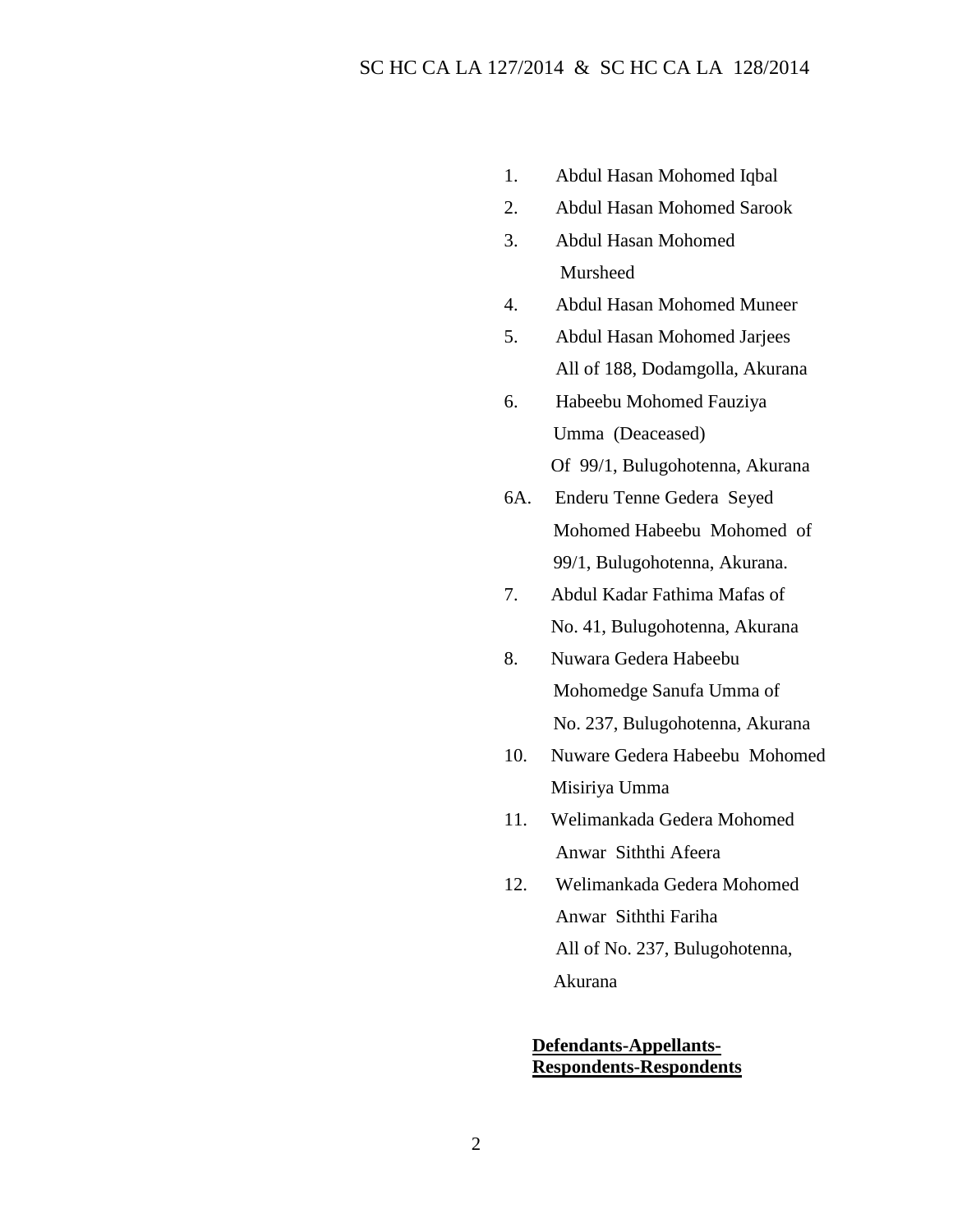#### **IN THE SUPREME COURT OF THE DEMOCRATIC SOCIALIST REPUBLIC OF SRI LANKA**

In the matter of an application for Leave to Appeal under and in terms of section 5C of the High Court of the Provinces (Special Provisions) Act No. 19 of 1990 amended by the Act No. 54 of 2006.

SC HC CA LA No. 128/2014 NWP/HCCA/KURU/111/2005(F) DC Kurunegala case No. 4897/P

> 9. Mahagamage Chandrasena alias Chandrasiri of Bamunugedera, Kurunegala

#### **Defendant-Respondent-Petitioner-Petitioner**

#### **Vs.**

- 1. Abdul Hasan Mohomed Iqbal
- 2. Abdul Hasan Mohomed Sarook
- 3. Abdul Hasan Mohomed Mursheed
- 4. Abdul Hasan Mohomed Muneer
- 5. Abdul Hasan Mohomed Jarjees All of 188, Dodamgolla, Akurana
- 6. Habeebu Mohomed Fauziya Umma (Deceased)

Of 99/1, Bulugohotenna, Akurana

6A. Enderu Tenne Gedera Seyed Mohomed Habeebu Mohomed of 99/1, Bulugohotenna, Akurana.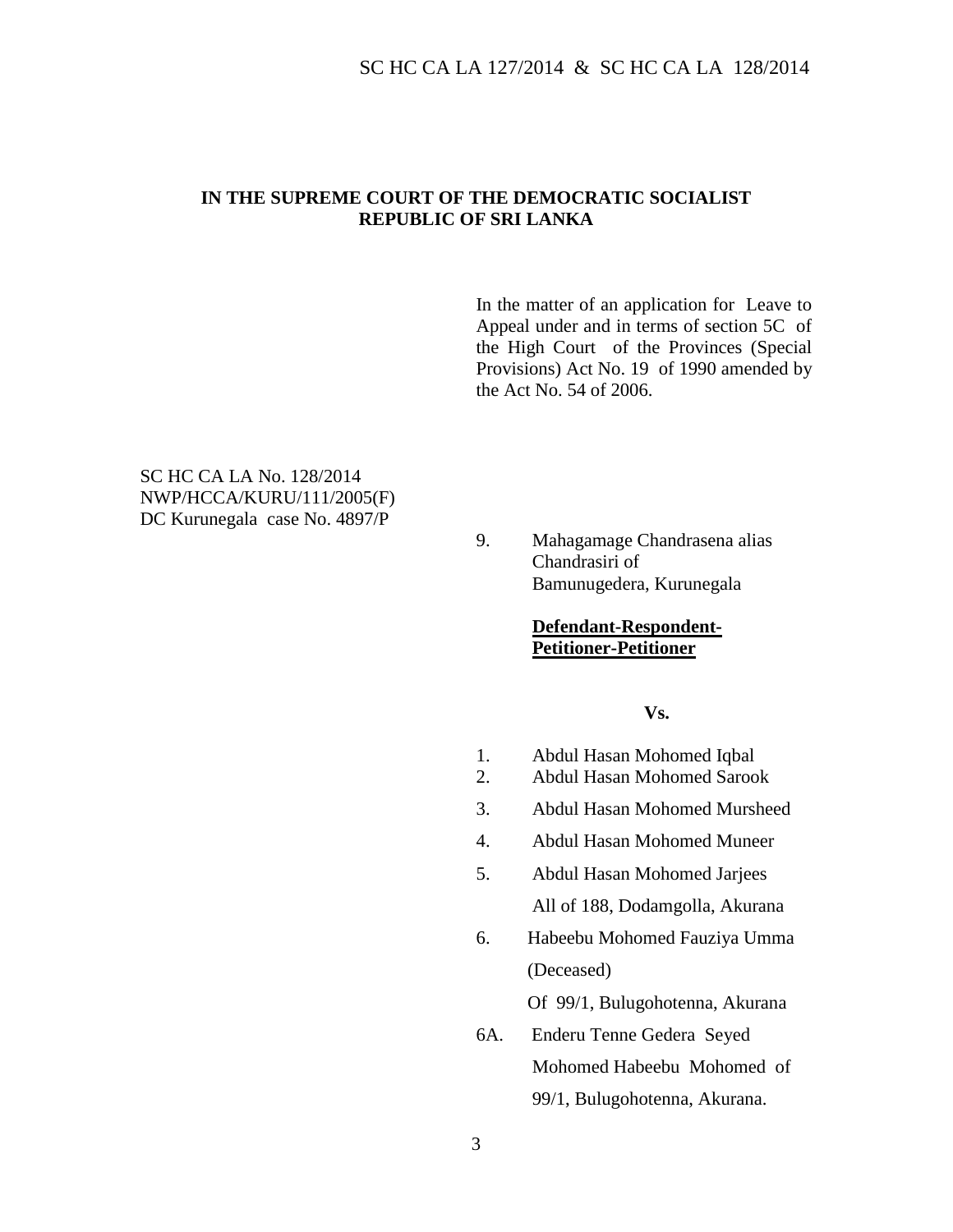- 7. Abdul Kadar Fathima Mafas of No. 41, Bulugohotenna, Akurana
- 8. Nuwara Gedera Habeebu Mohomedge Sanufa Umma of No. 237, Bulugohotenna, Akurana
- 10. Nuware Gedera Habeebu Mohomed Misiriya Umma
- 11. Welimankada Gedera Mohomed Anwar Siththi Afeera
- 12. Welimankada Gedera Mohomed Anwar Siththi Fariha All of No. 237, Bulugohotenna, Akurana

### **Defendants-Respondents-Respondents-Respondents**

- 1. Fathima Shifani Najimudeen
- 2. Muhammad Sifan Najimudeen
- 3. Fathima. Masani Najimudeen

All of No. 145, Bulugohotenna Palleweliketiya, Akurana

#### **Respondents**

(Heirs of the deceased Plaintiff-Appellant sought to be substituted)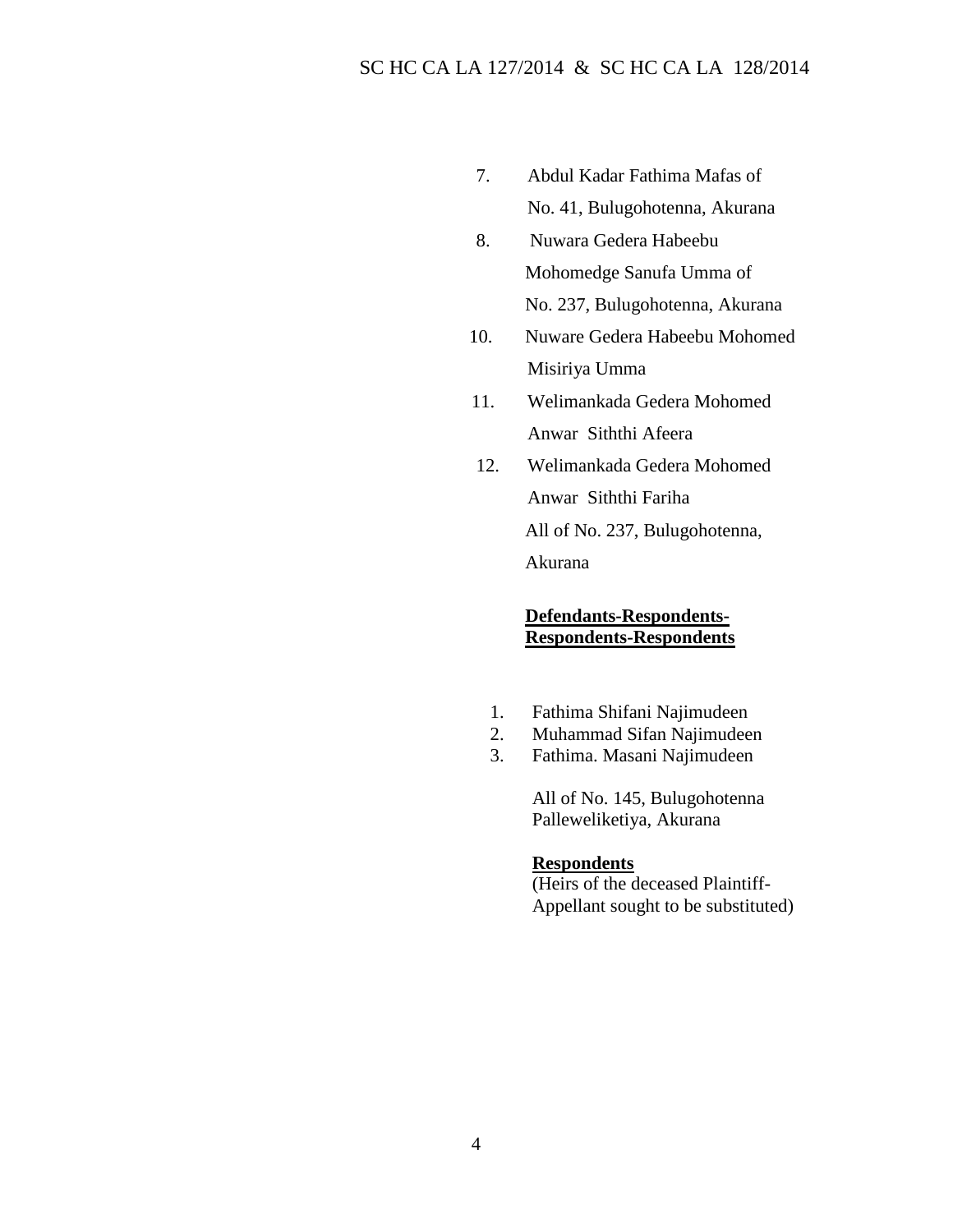## SC HC CA LA 127/2014 & SC HC CA LA 128/2014

| <b>Before</b> | Priyasath Dep, PC J<br>Upaly Abeyrathne, J<br>Anil Goonaratne, J                                                               |
|---------------|--------------------------------------------------------------------------------------------------------------------------------|
| Counsel       | Lakshman Perera, PC with Upendra Walgampaya<br>and Anjalee Amarasinghe for 9th Defendant-<br>Respondent-Petitioner-Petitioner. |
|               | Rohan Sahabandu, PC for $1st$ to $8th$ and $10th$ to<br>12 <sup>th</sup> Defendant-Appellants-Respondents-<br>Respondents.     |
|               | A.1 Panditharathna for parties proposed to be<br>substituted as Substituted Plaintiff-Respondents.                             |

| Argued on  | 15.06.2016 |
|------------|------------|
| Decided on | 17.02.2017 |

Priyasath Dep, PC. J

This refers to an application filed by the heirs of the deceased Plaintiff-Respondent in Case No.NWP/HCCA/KUR/110/2005(F) and also the heirs of the deceased Plaintiff-Appellant in NWP/HCCA/KUR/111/2005(F) to set aside the judgment of this Court dated 07-07-2015 as the said judgment was entered per incuriam. This Court heard the submissions of the parties and permitted them to file written submissions. Accordingly the parties filed their written submissions.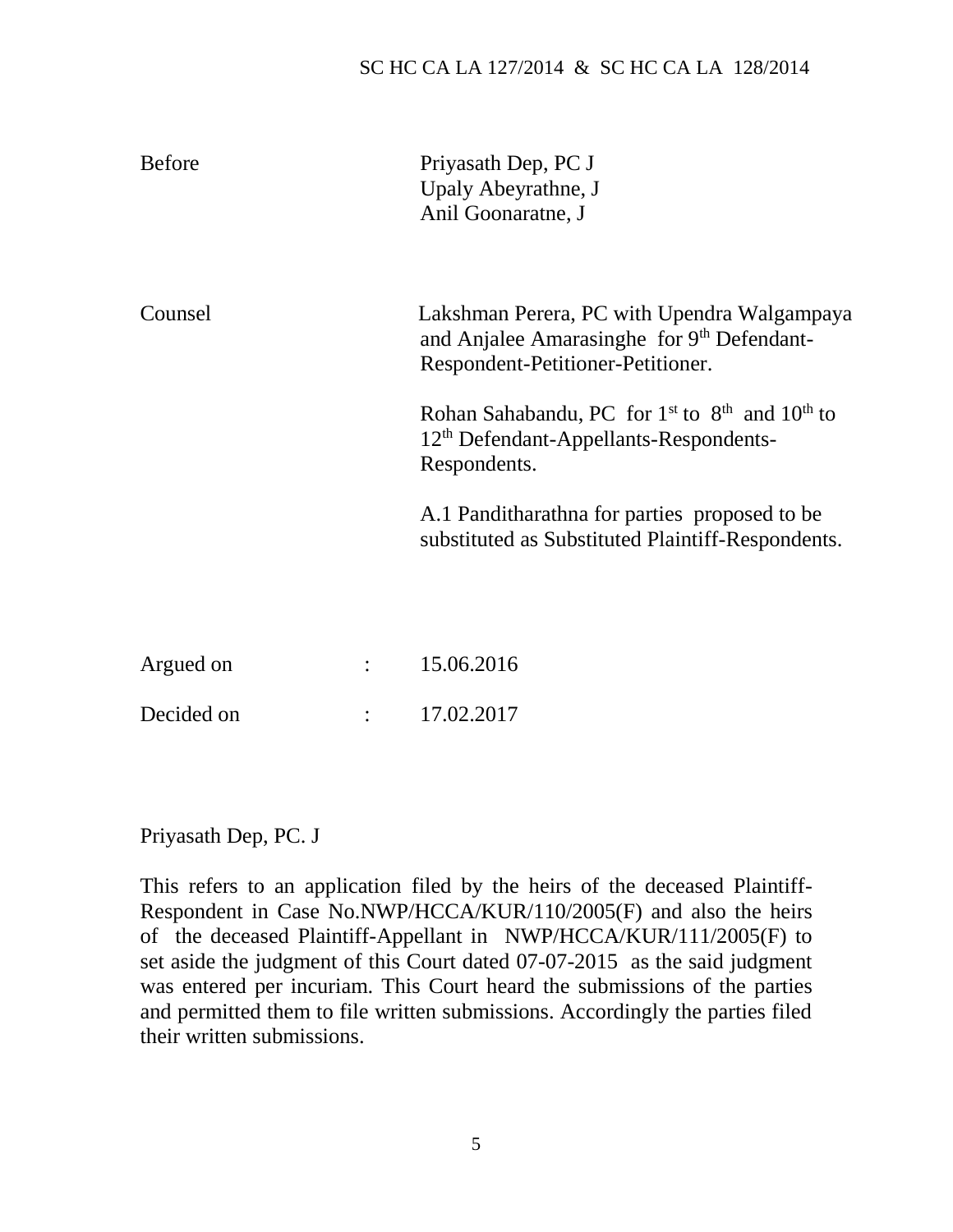In this case the Plaintiff instituted action in the District Court of Kurunegala in case No. 4897/P to partition the land depicted in Plan No. 5052 dated 30.09.1998 made by H.M.S. Herath, Licensed Surveyor marked "X" and containing in extent 08.1 perches between the Plaintiff and  $1<sup>st</sup>$  to  $8<sup>th</sup>$  and  $10<sup>th</sup>$  to  $12<sup>th</sup>$  Defendants. It is the position of the Plaintiff that the 9<sup>th</sup> Defendant has no rights to the property which is referred to as Lot 1 in the said Plan marked "X". The  $9<sup>th</sup>$  Respondent claimed lot 1 on the basis that he has prescribed to that lot. He moved that the action be dismissed .

At the trial parties raised 30 issues. However, the learned District Judge did not answer those issues and raised 4 issues on his own and on the basis of the answers given to those issues he dismissed the plaint. His contention is that predecessors in title to the land sought to be partitioned had transferred divided lots to the parties and that they possessed those lots as divided and defined lots. The learned District Judge held that the properties were not properties co-owned by the parties. As there was no common ownership the question of termination of common ownership does not arise.

Being aggrieved by the judgment of the District Court,  $1<sup>st</sup>$  to  $8<sup>th</sup>$  and  $10<sup>th</sup>$  to  $12<sup>th</sup>$  Defendants appealed against the judgement to the Provincial High Court of North Western Province holden in Kurunegala in case No. WP/HCCA/KUR/110/2005(F). The Plaintiff and the 9<sup>th</sup> Defendant were cited as Respondents. Similarly Plaintiff also appealed against the judgement to the Provincial High Court of North Western Province held in Kurunegala in case No. NWP/HCCA/KUR/111/2005(F). Both appeals were taken up together by the Provincial High Court of Kurunegala and two separate judgements were delivered setting aside the Judgement of the District Court. The learned High Court Judges answered the 30 issues raised by the parties and ordered the partitioning of the land and allotted shares to the Plaintiff and to the 1<sup>st</sup> to 8<sup>th</sup> and to 10<sup>th</sup> to 12<sup>th</sup> Defendants. The 9<sup>th</sup> Defendant's claim based on prescription was rejected and no shares were allotted to him.

Being aggrieved by the judgement of the High Court, the 9<sup>th</sup> Defendant -Respondent-Petitioner filed two Leave to Appeal applications to the Supreme Court dated 10<sup>th</sup> March 2014 numbered HC CA LA No. 127/2014 and SC HC CA LA No. 128/2014.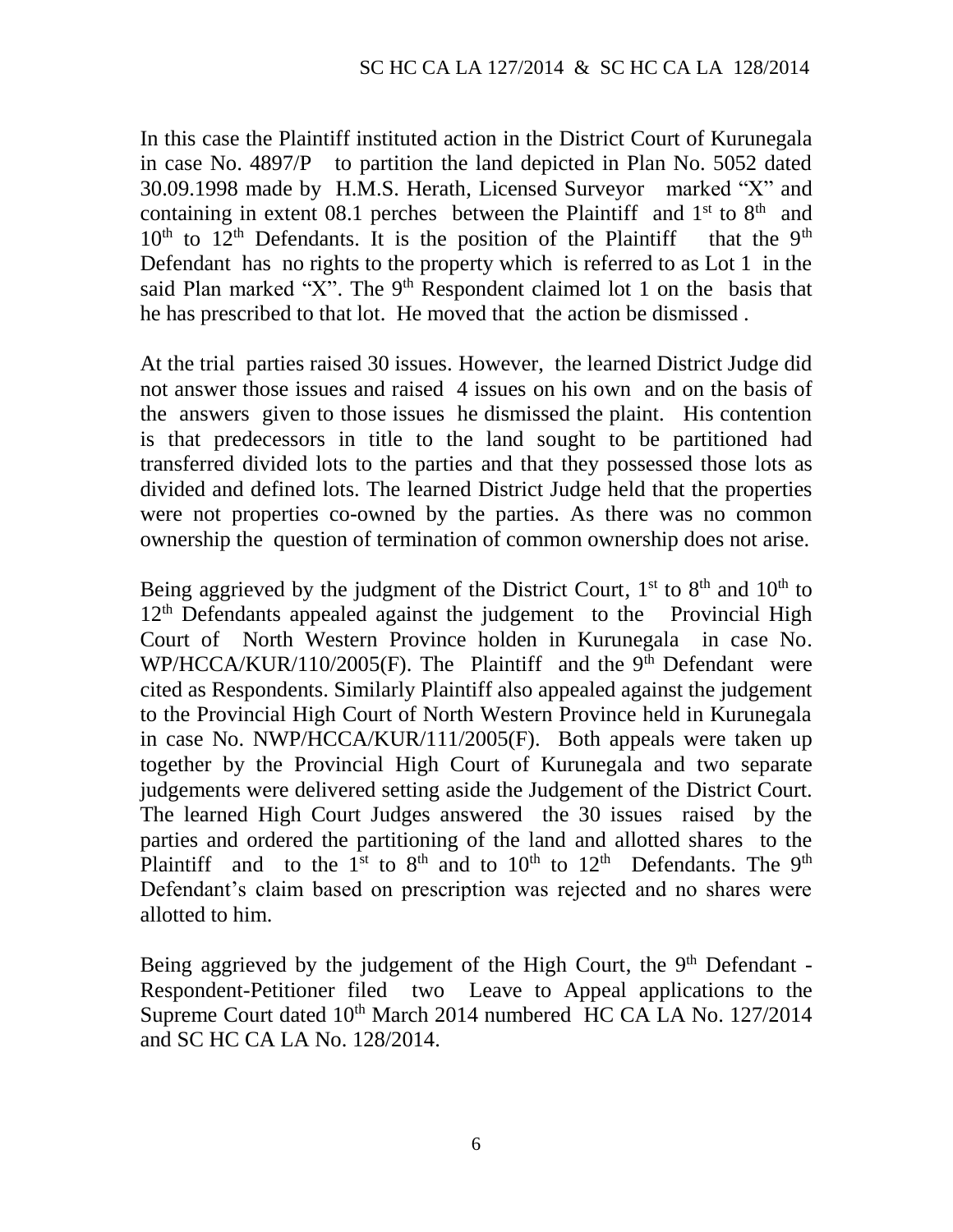On 08.05.2014 when the matter was listed for support it was brought to the notice of the Court that the Plaintiff had passed away and steps to be taken for substitution. Then the case was again mentioned on 20.05.2015 and 04.07.2014. On 04.07.2014 and the Court made order to the effect that if the substitution papers are in order to take steps to support for substitution. On 01.12.2014, 1<sup>st</sup> Defendant filed a motion and moved to dismiss the application as the  $9<sup>th</sup>$  Defendant –Respondent-Petitioner had failed to exercise due diligence in prosecuting the Application. Thereafter the Attorney-At-law for the 9<sup>th</sup> Defendant –Respondent filed a motion dated 20.03.2015 along with the substitution papers and moved to list the case for support for substitution and accordingly case was listed for support for substitution on 07.07.2015.

When the case was taken up on 07.07.2015, the learned President Counsel for the 9<sup>th</sup> Defendant-Petitioner submitted that the Plaintiff had passed away when the appeal was pending in the High Court and therefore, judgement of the High Court is a nullity. He cited several authorities of the Supreme Court and moved to declare that the judgement is a nullity. The learned Senior Counsel for the  $1<sup>st</sup>$  to  $8<sup>th</sup>$  and  $10<sup>th</sup>$  to  $12<sup>th</sup>$  Defendant was not present in Court as he was held up in the other division of this Court and the junior Counsel did not raise any objections to this application. Accordingly this Court set aside the judgement of the Provincial High Court of North Western Province on the basis that the judgement is a nullity On 24.07.2015 Attorney-at-Law for the 1<sup>st</sup> to 8<sup>th</sup> and 10<sup>th</sup> to 12<sup>th</sup> Defendants filed a motion and moved that the application be re-listed for support. The Attorney-at-law for the 9<sup>th</sup> Defendant -Respondent Petitioner filed a statement of objections dated 08.12.2015 and objected to the re-listing of this application. The heirs of the Plaintiff who were substituted in the High Court after the delivery of the judgement as substituted Plaintiff-Respondents in . NWP/HCCA/KUR/110/2005(F) and as substituted Plaintiff-Appellants in . NWP/HCCA/KUR/111/2005(F) filed a petition dated  $29<sup>th</sup>$  March 2016 and moved to set aside the order dated 07.07 2015 on the basis that it was entered per incuriam. This matter came up before the same bench on 03.02.2016 . The learned Counsel for the heirs of the Plaintiff proposed to be substituted as substituted Plaintiff in this Court and also learned President Counsel for the  $1<sup>st</sup>$  to  $8<sup>th</sup>$  and  $10<sup>th</sup>$  to  $12<sup>th</sup>$  Defendant-Respondent-Respondent submitted that the order made by the Supreme Court declaring that the judgement in the High Court is nullity is an order made per incuriam and moved to file papers to set aside the order. The Court permitted parties to file papers before 31.03.2016 and made order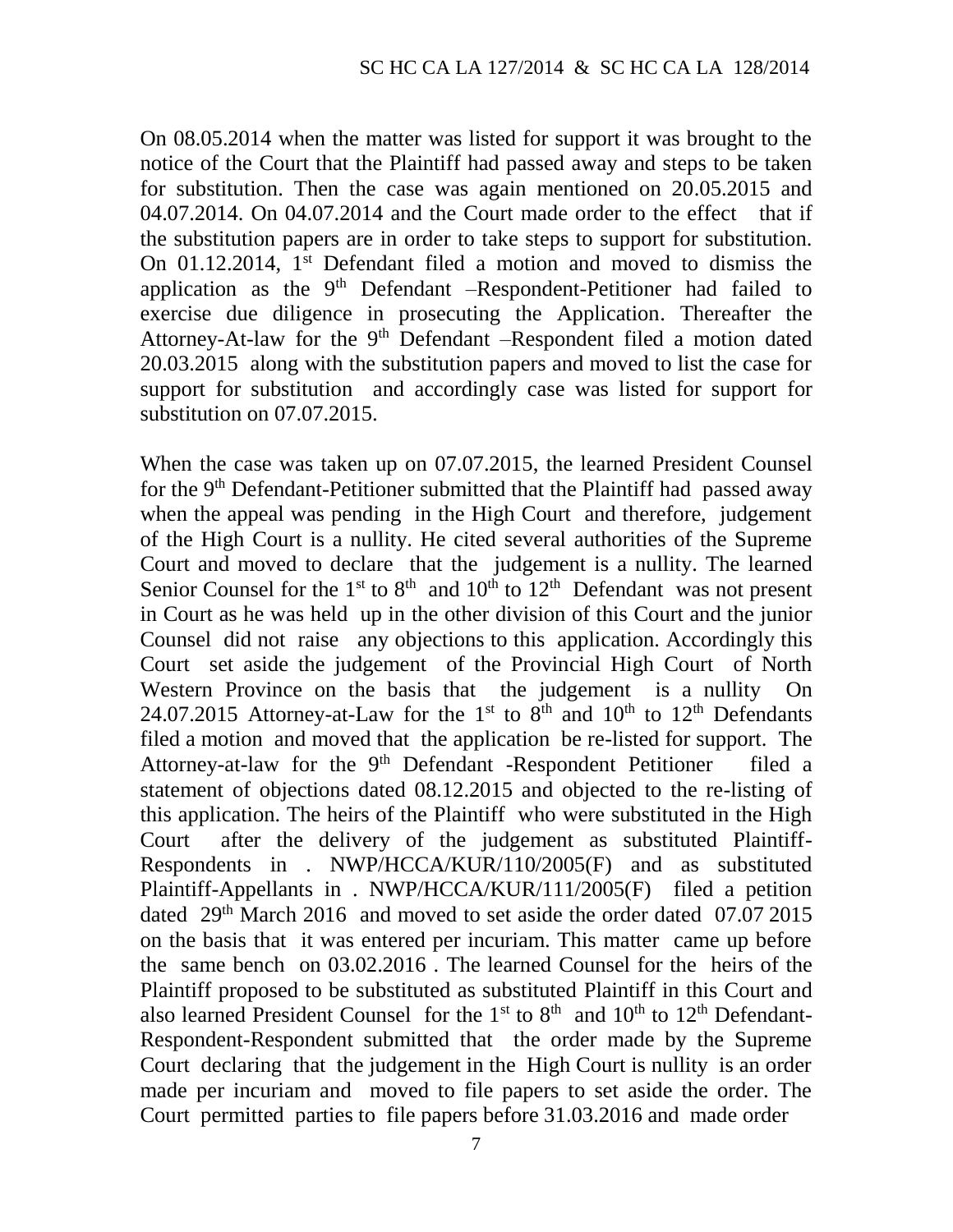that the case record to be submitted to His Lordship the Chief Justice for an order. His Lordship the Chief Justice directed that applications to be supported before the same bench which delivered the order dated 07.07. 2015. Accordingly the applications were supported on 15.06.2016 and after hearing all the parties, Court made order directing the parties to file written submissions before 18.07.2016 and the order was reserved. Thereafter the parties filed comprehensive written submissions.

The learned President's Counsel for the 9<sup>th</sup> Defendant-Respondent -Petitioner objected to the relisting application and argued that Supreme Court has no power to re-hear, revise, review or vary its orders. He cited the case of Jeyaraj Fernandopulle v De Silva and others (1996) 1 SLR 70 where at page 96, Amerasinghe J. stated that

" The court has no statutory jurisdiction to rehear, reconsider, revise, review, vary or set aside its own orders. Consequently, the Chief Justice cannot refer a matter to a Bench of five or more judges for the purpose of revising, reviewing, varying or setting aside a decision of the Court. The fact that in the opinion of the Chief Justice the question involved is a matter of general or public importance makes no difference."

I agree with the submissions of the learned President's Counsel for the 9<sup>th</sup> Defendant Respondent -Petitioner that this Court has no power to review, revise, vary or set aside its orders.

The main question that has to be decided in this case is whether the order dated 07.07. 2015 is an order made per incuriam or not. If it is an order made per incuriam could the Court use its inherent powers to set aside the order.

The learned Counsel appearing for respective parties cited several authorities regarding the question as to whether the order made on 07.07 2015 is an order made per incuriam or not. I will refer to some of the authorities cited by the parties which are relevant to this Application.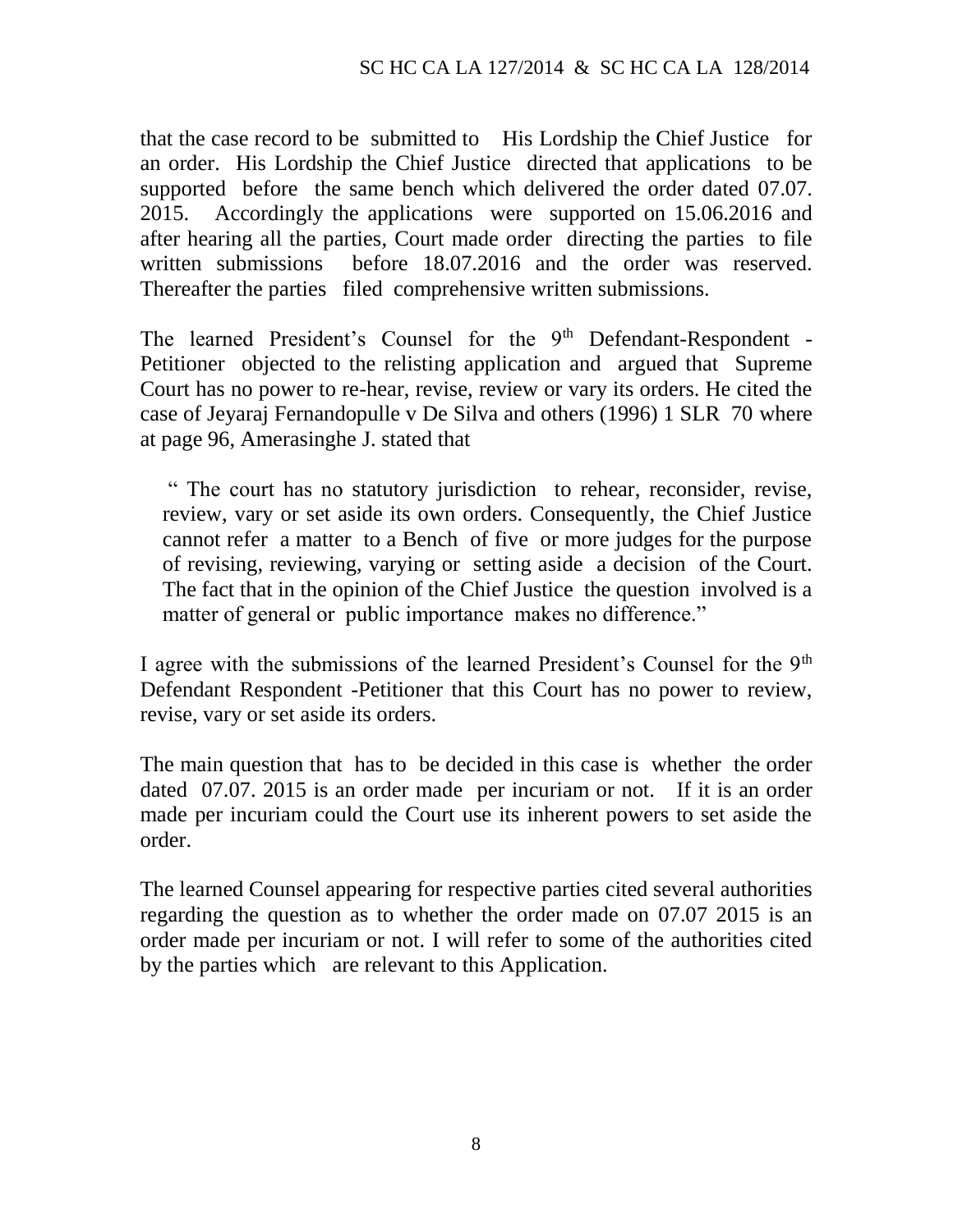In Halsbury, Laws of England 4th edition, Vol 26 para 578 it was stated that;

-

"A decision will be regarded as given per incuriam if it was in ignorance of some inconsistent statute or binding decision; but not simply because the Court had not the benefit of the best argument."

In the case of Morelle Ltd. V Wakeling (1955)1 All ER 708, at page 718 Sir. Raymond Evershed MR states that:

" As a general rule the only cases in which decisions should be held to have been given per incuriam are those of decisions given in ignorance or forgetfulness of some inconsistent statutory provision or of some authority binding on the court concerned so that in such cases some part of the decision or some step in the reasoning on which it is based is found, on that account, to be demonstrably wrong. This definition is not exhaustive, but cases not strictly within it which can properly be held to have been decided per incuriam must, in our judgement, consistently with the stare decisis rule which is an essential feature of our law, be, in the language of Lord Greene, MR, of the rarest occurrence. In the present case, it is not shown that any statutory provision or binding authority was overlooked, and while not excluding the possibility that in rare and exceptional cases a decision may properly be held to have been per incuriam on other grounds, we cannot regard this as such a case".

The learned Counsel for the heirs of the Plaintiff made submissions based on two grounds:

- 1. It was not brought to the notice of the Supreme Court the section 81 (9) of the Partition Law No. 21 of 1977 as amended by Act No 29 of 1997.
- 2. No notices have been served on substituted Plaintiff-Petitioners by the 9<sup>th</sup> Defendant –Respondent-Petitioner and due to that fact there was no representation on behalf of them when the Supreme Court made the order dated 07.07.2015.

This Court will deal with the second ground submitted by the heirs of the Plaintiff .It was established that there was no substitution effected in place of the deceased Plaintiff when the court made the order on 07.07.2015.The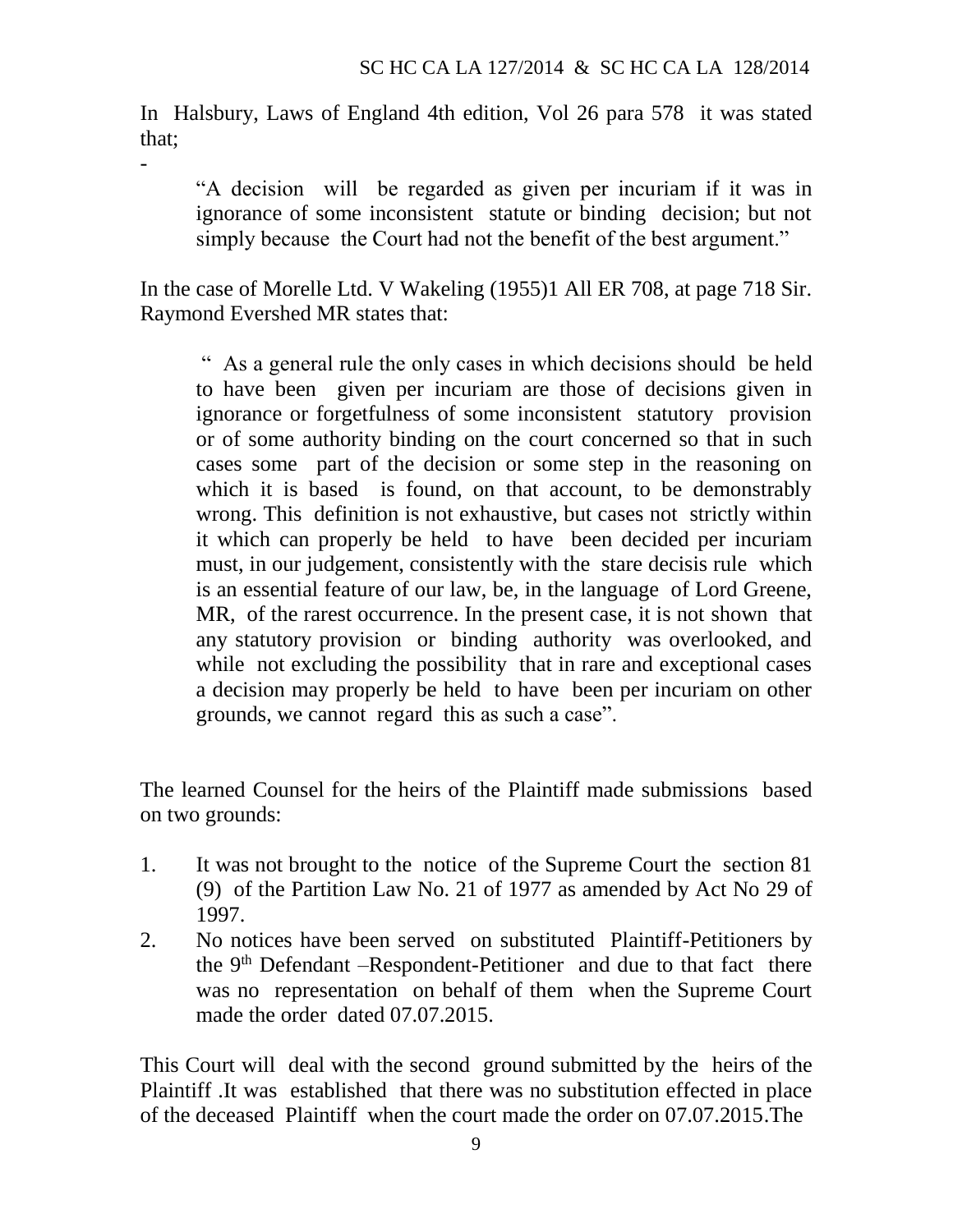present application by the heirs of the Plaintiff is to set aside the order dated 07.07.2015 on the basis that the order was made per incuriam. This court has to examine whether or not the order made by this court is an order made per incuriam. Though orders made per incuriam is subjected to narrow definition it includes orders made due to inadvertence, mistake or oversight..

It is to be observed that though the application was filed in 2013 it was never supported for granting of leave. Since the Plaintiff had passed away, the  $9<sup>th</sup>$  Defendant-Respondent- Petitioner was given time to take steps for substitution . However, substitution was not effected and the 9<sup>th</sup> Defendant –Respondent-Petitioner is a defaulting party. In fact a motion was filed on behalf of the 1<sup>st</sup> Defendant to dismiss the application for not exercising due diligence in prosecuting the application. According to the proceedings of this case the date given which is 07.07.2015 is for the purpose of effecting substitution. Heirs of the Plaintiff- Respondents submit that they have no notice of this application and for that reason there was no representation. The Learned President Counsel who appeared for the 1<sup>st</sup>to 8<sup>th</sup> and 10<sup>th</sup> to 12<sup>th</sup> was held up in another division of this court and a Junior counsel appeared for them. In this background the learned President Counsel for the 9<sup>th</sup> Defendant –Respondent -Petitioner made submissions to the effect that the judgement of the Provincial High Court of North Western Province held in Kurunegala was a nullity due to the fact that the Plaintiff-Appellant had passed away prior to the delivery of the judgement. The learned counsel who appeared for the  $1<sup>st</sup>$  to  $8<sup>th</sup>$  and  $10<sup>th</sup>$  to  $12<sup>th</sup>$  Defendant –Appellant-Respondents did not object to the submissions made by the President's Counsel and it appears that there was an acquiescence on the part of the Counsel. On the strength of the submissions and the authorities cited by the learned President's Counsel this court made order setting aside the judgement of the Provincial High Court.

The gravamen of the complaint made by the heirs of the deceased Plaintiff is that they had no notice of this application and had no representation and thereby they were deprived of a right of hearing which they are entitled to in law. It is to be observed that the judgment in the Provincial High Court of Kurunegala was given in favour of the deceased Plaintiff as well as in favour of the  $1<sup>st</sup>$  to  $8<sup>th</sup>$  and  $10<sup>th</sup>$  to  $12<sup>th</sup>$  Defendants. The judgement of the Supreme Court prejudicially affected the rights of the heirs of the Plaintiff-Appellant and they were deprived of their rights without a hearing. On the other hand 9th Defendant –Respondent –Petitioner obtained the relief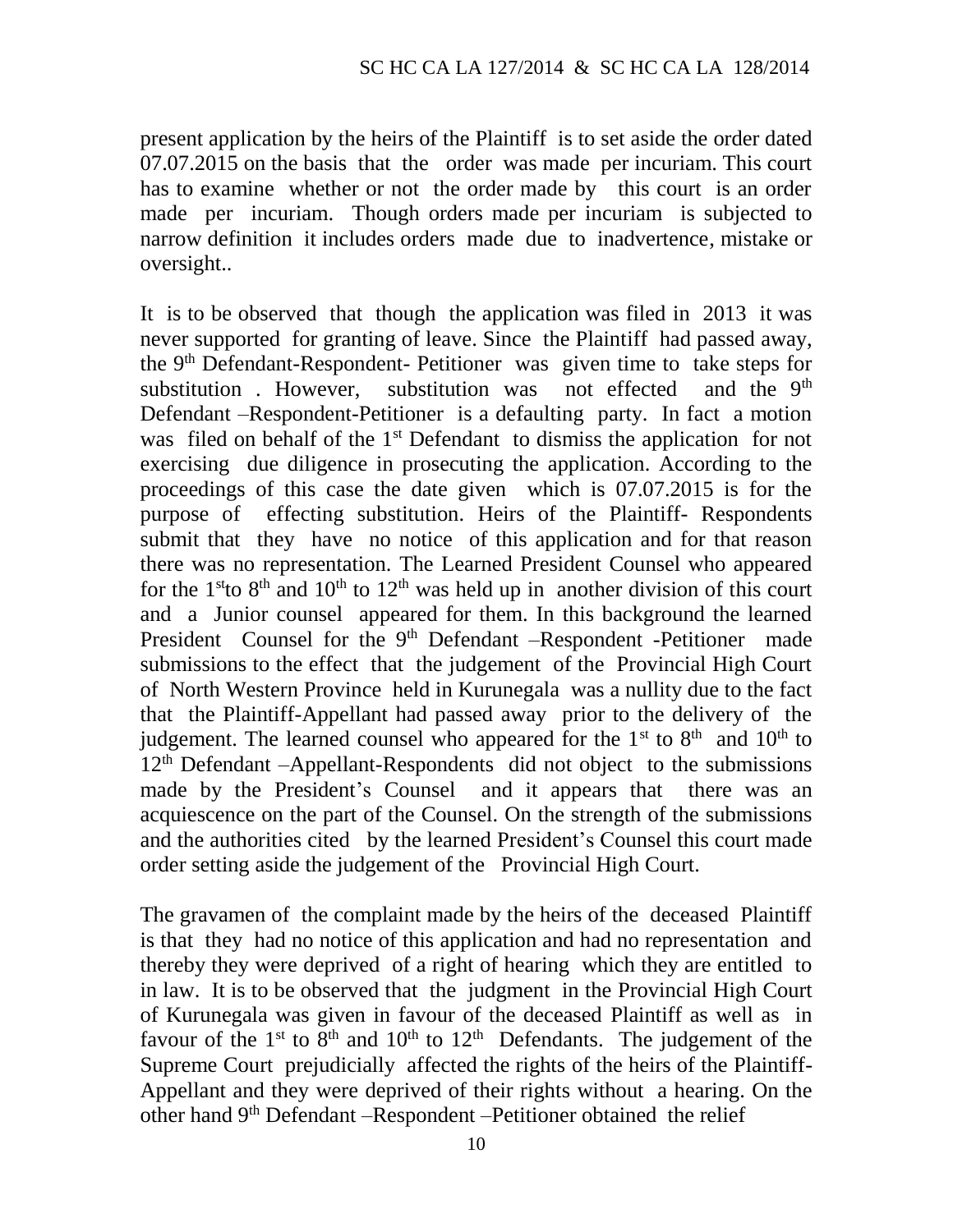without taking the procedural steps and noticing the heirs of the Plaintiff who are necessary parties to the action. Therefore this court has to consider whether there is a serious flaw in the procedure and violation of the principles of natural justice. This court has to consider whether the order made on 07.07.2015 order made per incuriam or not .

The Court made order on 07.07. 2015 on the basis of submissions made by the learned President's Counsel for the 9<sup>th</sup> Defendant-Respondent-Petitioner to which the learned junior counsel for the  $1<sup>st</sup> - 8<sup>th</sup>$  and  $10<sup>th</sup> - 12<sup>th</sup>$ Defendant did not objected to it and there was acquiescence on the part of the junior counsel. Therefore  $1<sup>st</sup> - 8<sup>th</sup>$  and  $10<sup>th</sup> - 12<sup>th</sup>$  Defendant could not complaint against the order as they have participated in the proceedings on 07.070.2015.The complaint of the heirs of the Plaintiff is on a different ground which should be seriously considered by this Court.

At this stage it is relevant to cite two cases referred to in Jeyaraj Fernandopulle Vs. De Silva and others (supra) which has some relevance to this case.

Ranmenikhamy Vs. Tissera (65 NLR 214) is an application to set aside the order of the Supreme Court rejecting the Appeal as an order made per incuriam.

In this case the Appeal which was preferred to the Supreme Court was rejected, on the application of Counsel for certain Respondents, on the ground that notice of appeal had not been served on one of the other Respondents. It was later proved to the court that the respondent in question was a minor who was represented in the action by a duly appointed guardian-ad-litem on whom notice of appeal had been duly served. It was also conceded that the objection was raised and not resisted as the result of a mistake common to both Counsel and that there had been substantial notice of appeal to the minor respondent.

Held, that, in as much as the order rejecting the appeal was made per incuriam, the Court had inherent jurisdiction to set aside its own order."

This support the proposition that the 'Supreme Court has power to vacate its orders in appropriate circumstances if it is an order made by it per incuriam'.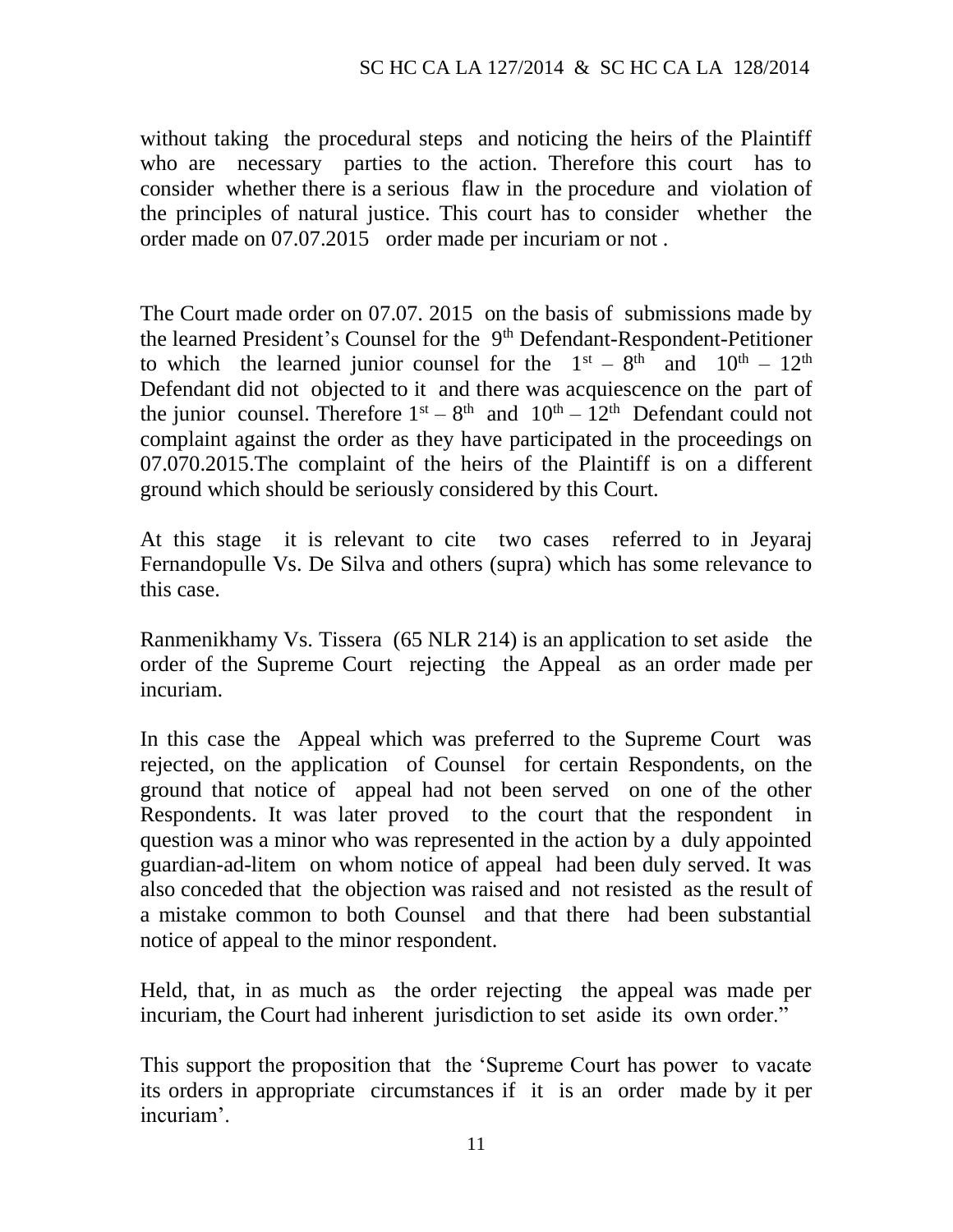Menchinahamy Vs. Muniweera ( 52NLR Page 409) refers to an Application for revision or in the alternative for Restitutio in Integrum.

In the partition action S who was added as a party died, but no steps were taken to have his heirs, namely his widow and children substituted in his place. The case proceeded to interlocutory decree which was upheld by the Supreme Court in appeal. Thereafter, S's heirs moved the Supreme Court by way of revision/ restitutio in integrum.

Held, that the interlocutory decree was irregularly entered and that the case should be sent back for S's heirs to be added and for investigation of the claims of S and the children of N.

This decision was made in a revision application and during the period the Partition Act No 16 of 1951 was in force. However, the principle is the same that if an order was made without notice to the parties it is liable to be set aside.

In the case before us the Court made order on 07.07.2016 on the basis of submissions made by the learned President Counsel for the 9<sup>th</sup> Defendant-Respondent-Petitioner to which the learned junior counsel for the  $1<sup>st</sup> - 8<sup>th</sup>$ and  $10<sup>th</sup> - 12<sup>th</sup>$  Defendant-Respondent-Respondent did not objected to it and there was acquiescence on the part of the junior counsel. The Provincial High Court judgement is in favour of the deceased Plaintiff- and the heirs of the Plaintiff are prejudicially affected by this order. As the heirs of the deceased Plaintiff-Respondent were not substituted they were deprived of right of hearing which they are entitled to. Therefore, principles of natural justice were violated. The order was made by this Court under a mistaken belief that all parties were before Court and that they agreed that the judgment of the Provincial High Court was a nullity. Therefore the order made on 07.07.2015 is an order made per incuriam.

It is an established rule that no party should suffer due to an act of court. It is set out in the case of Rodger v Comptoir D'Escompte de Paris (1871) LR 3/1 4C 465 that:

"One of the first and highest duties of all Courts…. to take care that the act of the Court does no injury to any of the suitors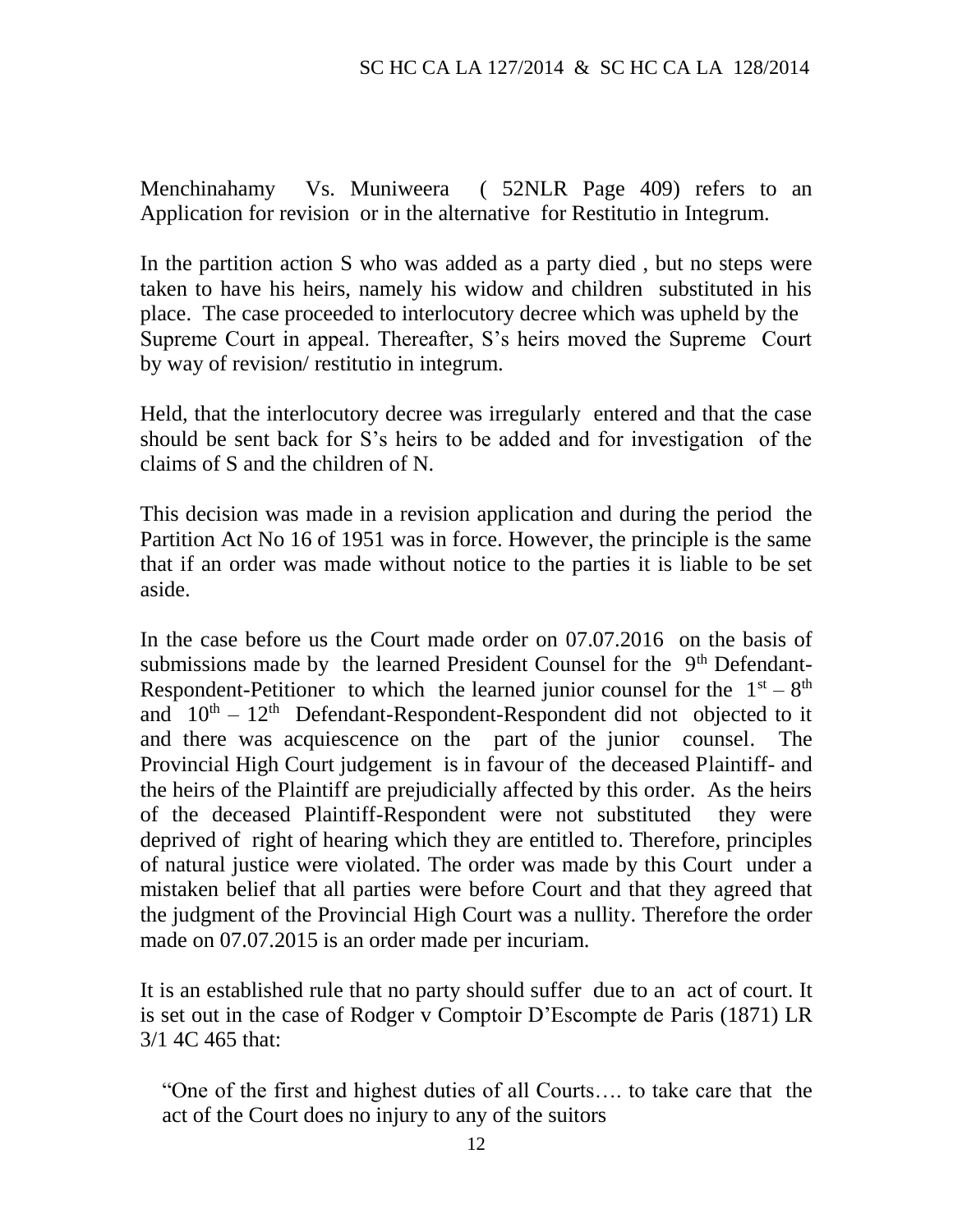We hold that the order made on 07.07. 2015 is an order made per incurim and the Court in the exercise of its inherent jurisdiction set aside the order. Applications for re-listing allowed.

Judge of the Supreme Court

Upali Abeyrathne J. I agree.

Judge of the Supreme Court

Anil Goonerathne J. I agree.

Judge of the Supreme Court